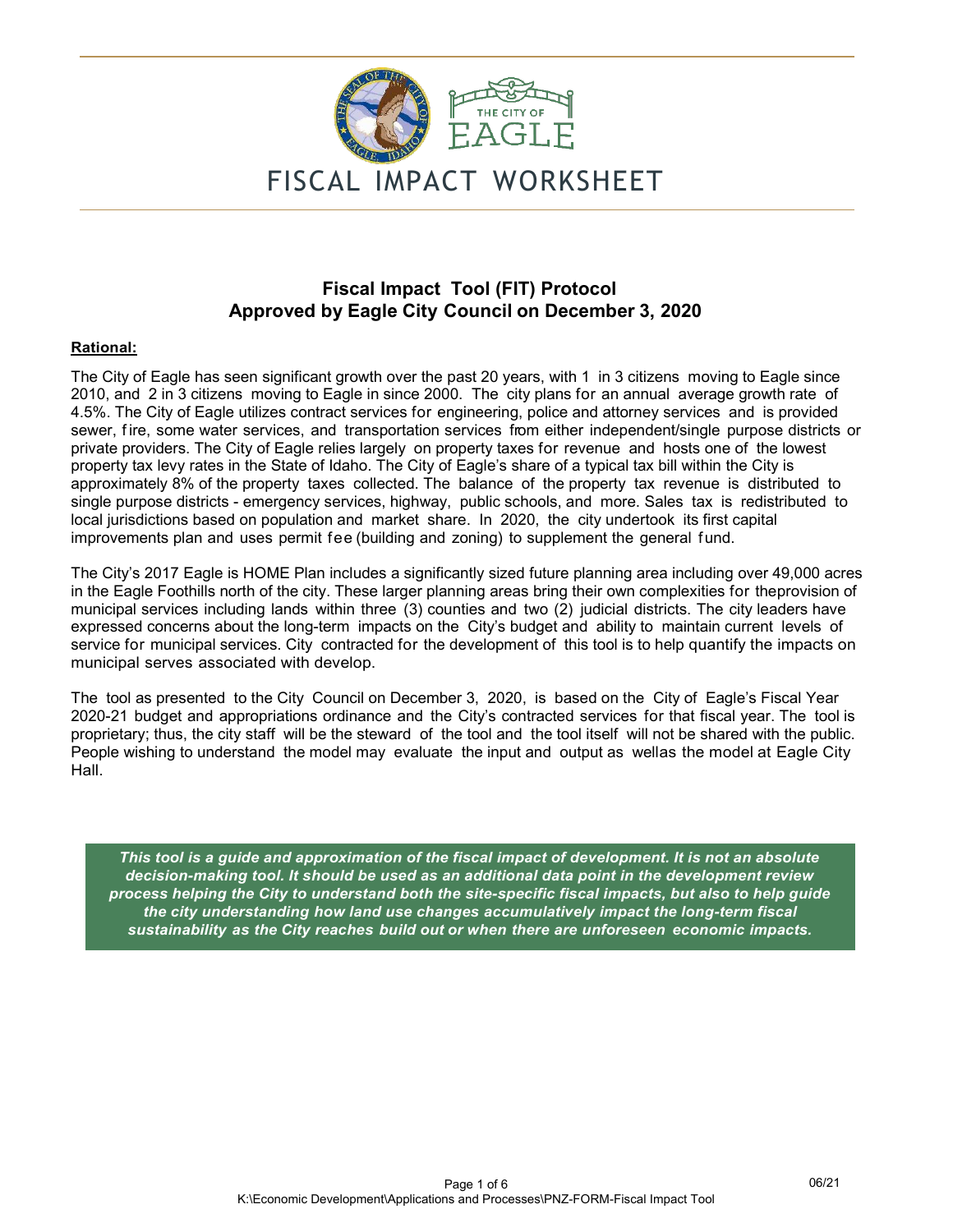### **Analysis Triggers:**

The tool will be used for most development within the city including comprehensive plan amendments, annexations, rezones, and subdivisions. In order to ensure that the model is used in a method consistent with the City's intent the following triggers will be used:

| <b>Application Type</b>              | Trigger                                                                                                       |
|--------------------------------------|---------------------------------------------------------------------------------------------------------------|
| <b>Comprehensive Plan Amendments</b> | All                                                                                                           |
| <b>Annexation and/or Rezones</b>     | Any applications that change the density/intensity of<br>the existing or previously approved uses on the site |
| <b>De-Annexations</b>                | All                                                                                                           |
| <b>Subdivision</b>                   | 10 residential lots or more                                                                                   |
|                                      | All commercial subdivisions                                                                                   |

The City reserves to right to complete the fiscal model analysis out of these criteria as it is deemed necessary to adequately review an application.

Additionally, the city may from time to time require a special model run to be completed for large scale development or significant land use changes within the City. These special model runs will be conducted by the model development company as a pass-through cost to the applicant. These special model runs include the following:

| <b>Special Model Run Triggers</b>    |                                                                                                                         |  |  |  |  |  |  |  |  |
|--------------------------------------|-------------------------------------------------------------------------------------------------------------------------|--|--|--|--|--|--|--|--|
| <b>Application Type</b>              | Trigger                                                                                                                 |  |  |  |  |  |  |  |  |
| <b>Comprehensive Plan Amendments</b> | 100 acres or more                                                                                                       |  |  |  |  |  |  |  |  |
| <b>Annexation and/or Rezones</b>     | 100 acres or more                                                                                                       |  |  |  |  |  |  |  |  |
| <b>Subdivisions</b>                  | 200 lots or more                                                                                                        |  |  |  |  |  |  |  |  |
| <b>Commercial Subdivisions</b>       | Including 100,000 sq. ft. of non-residential uses                                                                       |  |  |  |  |  |  |  |  |
| <b>Planned Developments</b>          | All new applications or changes to the<br>density/intensity of the existing or previously<br>approved uses on the site. |  |  |  |  |  |  |  |  |

The City reserves the right to require special model runs on a case-by-case basis based on the unique elements of each application.

### **DATA INPUTS:**

#### City Data:

The tool is based on the City of Eagle's Fiscal Year 2020-21 budget and appropriations ordinance and the City's contracted services for that fiscal year. Updates to the background data in the model will be determined based on the City's annual appropriations and budget.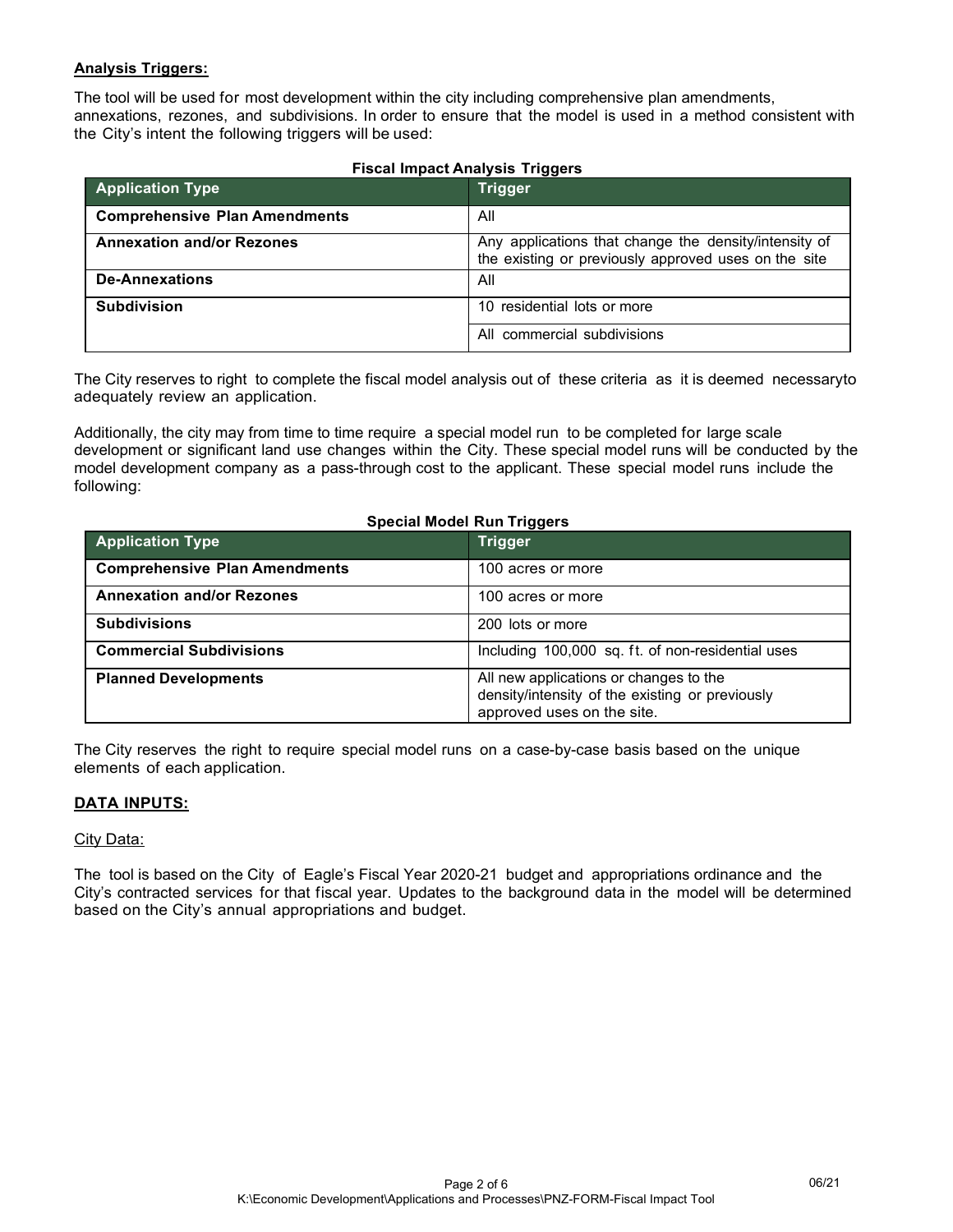### Developer Data:

The applicant will be asked to submit the following data (units and square feet) for their projects annually for the first 10-years (i.e. f rom 2020 to 2030) and then in 5-year increments for the next 20 years (i.e. f rom 2030 to 2050).

## **Residential Unit Typologies**

- Single Family Detached (5+ acres)
- Single Family Detached (Conservation)
- Single Family Detached (1 & 2 acres)
- Single Family Detached (0.5-0.99 acres)
- Single Family Detached (0.1-0.49 acres) Single Family Attached
- Multifamily Suburban
- Multifamily Downtown
- TOTAL UNITS

### **Non-Residential Use**

- Assisted Living
- Bar SF
- Doctor Office / Urgent Care
- Gvm SF
- Hospital (Private) SF
- Hotel SF
- Industrial SF
- Multi-Family (Downtown) SF
- Multi-Family (Suburban) SF
- Office SF
- Restaurant SF
- Retail (Big Box) SF
- Retail (Small) SF
- Self-Storage SF
- Theater/Indoor Entertainment SF
- **TOTAL UNITS**

The following Institute of Transportation Engineers (ITE) definitions will be used to guide the classification of uses, this is not an extensive list of land uses. In some cases, where a specific use is not in the model, a similar use may be used.

*Assisted Living* (ITE 254 Assisted Living) - An assisted living complex is a residential setting that provides either routine general protective oversight or assistance with activities necessary for independent living to mentally or physically limited persons. It commonly has separate living quarters for residents. Its services typically include dining, housekeeping, social and physical activities, medication administration, and transportation. Alzheimer's and ALS care are commonly offered by these facilities, though the living quarters for these patients may be located separately from the other residents. Assisted care commonly bridges the gap between independent living and nursing homes. In some areas of the country, assisted living residences may be called personal care, residential care, or domiciliary care. Staff may be available at an assisted care facility 24 hours a day, but skilled medical care—which is limited in nature—is not required.

*Bar* (ITE 970 Winery) - A winery is a property used primarily for the production of wine. Wineries typically include tasting room facilities and may off er special events such as weddings or parties. Wineries often offer complimentary tours and wine tasting. Visitors also may purchase wine or wine- related products.

*Doctor's Office/Urgent Care* (ITE 720) - A medical-dental office building is a facility that provides diagnoses and outpatient care on a routine basis but is unable to provide prolonged inhouse medical and surgical care. One or more private physicians or dentists generally operate this type of facility.

Gym(s) (ITE 495 Recreational Community Center) - A recreational community center is astand-alone public facility similar to and including YMCAs. These facilities often include classes and clubs for adults and children; a day care or nursery school; meeting rooms; swimming pools and whirlpools; saunas; tennis, racquetball, handball, basketball, and volleyball courts; outdoor athletic fields/courts; exercise classes; weightlifting and gymnastics equipment; locker rooms; and a restaurant or snack bar. Public access is typically allowed but a fee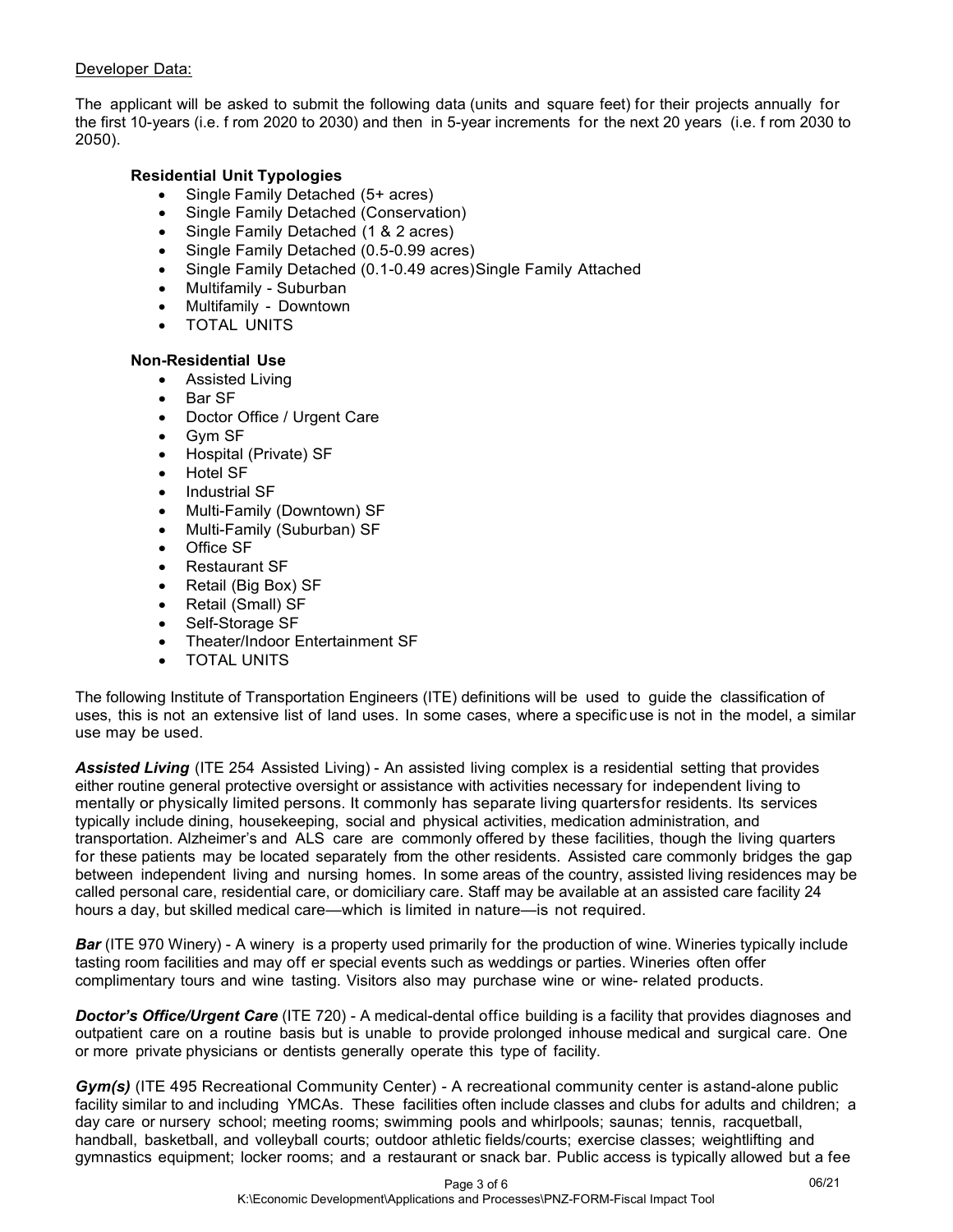may be charged.

*Hospital, Private* (ITE 610) - A hospital is any institution where medical or surgical care and overnight accommodations are provided to non-ambulatory and ambulatory patients.

*Hotel* (ITE 310 Hotel) - A hotel is a place of lodging that provides sleeping accommodations and supporting facilities such as restaurants, cocktail lounges, meeting and banquet rooms or convention facilities, limited recreational facilities (pool, fitness room), and/or other retail and service shops.

*Industrial* (ITE 110 Light Industrial) - A light industrial facility is a free-standing facility devoted to a single use. The facility has an emphasis on activities other than manufacturing and typically has minimal office space. Typical light industrial activities include printing, material testing, and assembly of data processing equipment.

*Office* (ITE 710 General Office Building) - A general office building houses multiple tenants; it is a location where affairs of businesses, commercial or industrial organizations, or professional persons, or firms are conducted. An office building or buildings may contain a mixture of tenants including professional services, insurance companies, investment brokers, and tenant services, such as a bankor savings and loan institution, a restaurant, or cafeteria and service retail facilities.

*Retail, Big Box* (ITE 820 Shopping Center) - A shopping center is an integrated group of commercial establishments that is planned, developed, owned, and managed as a unit. A shopping center's composition is related to its market area in terms of size, location, and type of store. A shopping center also provides onsite parking facilities sufficient to serve its own parking demands. \*\*This is the same land use as the small-scale retail, however, ITE provides an equation to calculate rates based on square footage. The Big Box Retail is the average size from all the ITE studies about 300,000 square feet. The Small-Scale Retail is set to 20,000 square feet.

*Retail, Small* (ITE 820 Shopping Center) - A shopping center is an integrated group of commercial establishments that is planned, developed, owned, and managed as a unit. A shopping center's composition is related to its market area in terms of size, location, and type of store. A shopping center also provides onsite parking facilities sufficient to serve its own parking demands.

*Restaurant* (ITE 932 High Turnover Sit-Down Restaurant) - This land use consists of sit-down, full- service eating establishments with typical duration of stay of approximately one hour. This type of restaurant is usually moderately priced and frequently belongs to a restaurant chain. Generally, these restaurants serve lunch and dinner; they may also be open for breakfast and are sometimes open 24 hours a day. These restaurants typically do not take reservations. Patrons commonly wait to be seated, are served by a waiter/waitress, order from menus and pay for their meal after they eat. Some facilities contained within this land use may also contain a bar area for serving food and alcoholic drinks.

**Self-Storage** (ITE 151 Mini-Warehouse) - A mini-warehouse is a building in which anumber of storage units or vaults are rented for the storage of goods. They are typically ref erred to as "self -storage" facilities. Each unit is physically separated from other units, and access is usually provided through an overhead door or other common access point.

*Theater/Indoor Entertainment* (ITE 444 Movie Theater) - A traditional movie theater consists of audience seating, typically less than 10 screens, a lobby, and a refreshment stand. The sites show movies on weekday, afternoons, and evenings as well as on weekends.

#### Assessed Values:

The Ada County Assessor data will be used for the assessed value within the model. The City will use projects constructed within the previous fiscal year to establish a reasonable value by land use type. When data from the previous fiscal year is not available staff will use the Ada County Assessor's data to find land uses, similar in size and intensity to those proposed, within the City of Eagle.

#### Results:

Outputs of the model will be provided to the applicant and be attached to the staff reports for each application. City staff will use the data and outputs as part of the staff analysis section of the staff reports.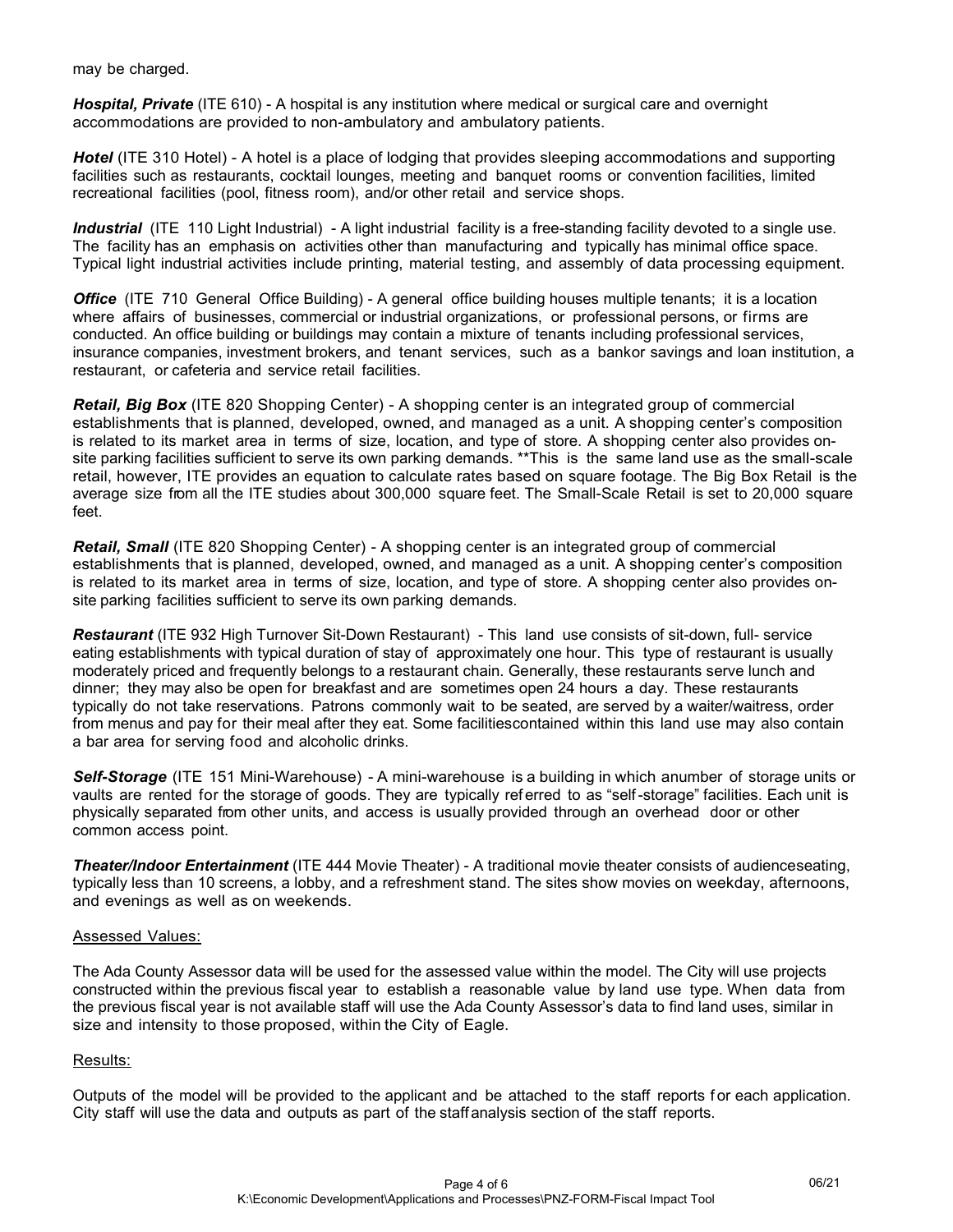# **DEVELOPER DATA TABLE**

# **Residential Units:**

| All unit numbers are accumulative, residential units by year should include previously built and new/additional for the year. |            |          |                       |      |      |      |          |      |      |      |      |      |      |      |      |
|-------------------------------------------------------------------------------------------------------------------------------|------------|----------|-----------------------|------|------|------|----------|------|------|------|------|------|------|------|------|
| <b>Fiscal Year-&gt;</b>                                                                                                       | <b>Bas</b> | 1        | $\overline{2}$        | 3    | 4    | 5    | 6        | 7    | 8    | 9    | 10   | 15   | 20   | 25   | 30   |
|                                                                                                                               | e          |          |                       |      |      |      |          |      |      |      |      |      |      |      |      |
|                                                                                                                               | 202<br>0   | 202<br>1 | 202<br>$\overline{2}$ | 2023 | 2024 | 2025 | 202<br>6 | 2027 | 2028 | 2029 | 2030 | 2035 | 2040 | 2045 | 2050 |
| <b>Single Family Detached</b>                                                                                                 |            |          |                       |      |      |      |          |      |      |      |      |      |      |      |      |
| $(5+ \text{ acres})$                                                                                                          |            |          |                       |      |      |      |          |      |      |      |      |      |      |      |      |
| <b>Single Family Detached</b>                                                                                                 |            |          |                       |      |      |      |          |      |      |      |      |      |      |      |      |
| (Conservation/Clustere<br>$\mathsf{d}$                                                                                        |            |          |                       |      |      |      |          |      |      |      |      |      |      |      |      |
| <b>Single Family Detached</b>                                                                                                 |            |          |                       |      |      |      |          |      |      |      |      |      |      |      |      |
| $(1 & 2 \text{ acres})$                                                                                                       |            |          |                       |      |      |      |          |      |      |      |      |      |      |      |      |
| <b>Single Family Detached</b>                                                                                                 |            |          |                       |      |      |      |          |      |      |      |      |      |      |      |      |
| $(0.5 - 0.99 \text{ acres})$                                                                                                  |            |          |                       |      |      |      |          |      |      |      |      |      |      |      |      |
| <b>Single Family Detached</b>                                                                                                 |            |          |                       |      |      |      |          |      |      |      |      |      |      |      |      |
| $(0.1 - 0.49 \text{ acres})$                                                                                                  |            |          |                       |      |      |      |          |      |      |      |      |      |      |      |      |
| <b>Single Family Attached</b>                                                                                                 |            |          |                       |      |      |      |          |      |      |      |      |      |      |      |      |
| <b>Multi-Family</b><br>(Suburban)                                                                                             |            |          |                       |      |      |      |          |      |      |      |      |      |      |      |      |
| <b>Multi-Family</b><br>(Downtown)                                                                                             |            |          |                       |      |      |      |          |      |      |      |      |      |      |      |      |
| <b>TOTAL UNITS</b>                                                                                                            |            |          |                       |      |      |      |          |      |      |      |      |      |      |      |      |
| <b>Assumptions:</b>                                                                                                           |            |          |                       |      |      |      |          |      |      |      |      |      |      |      |      |
|                                                                                                                               |            |          |                       |      |      |      |          |      |      |      |      |      |      |      |      |